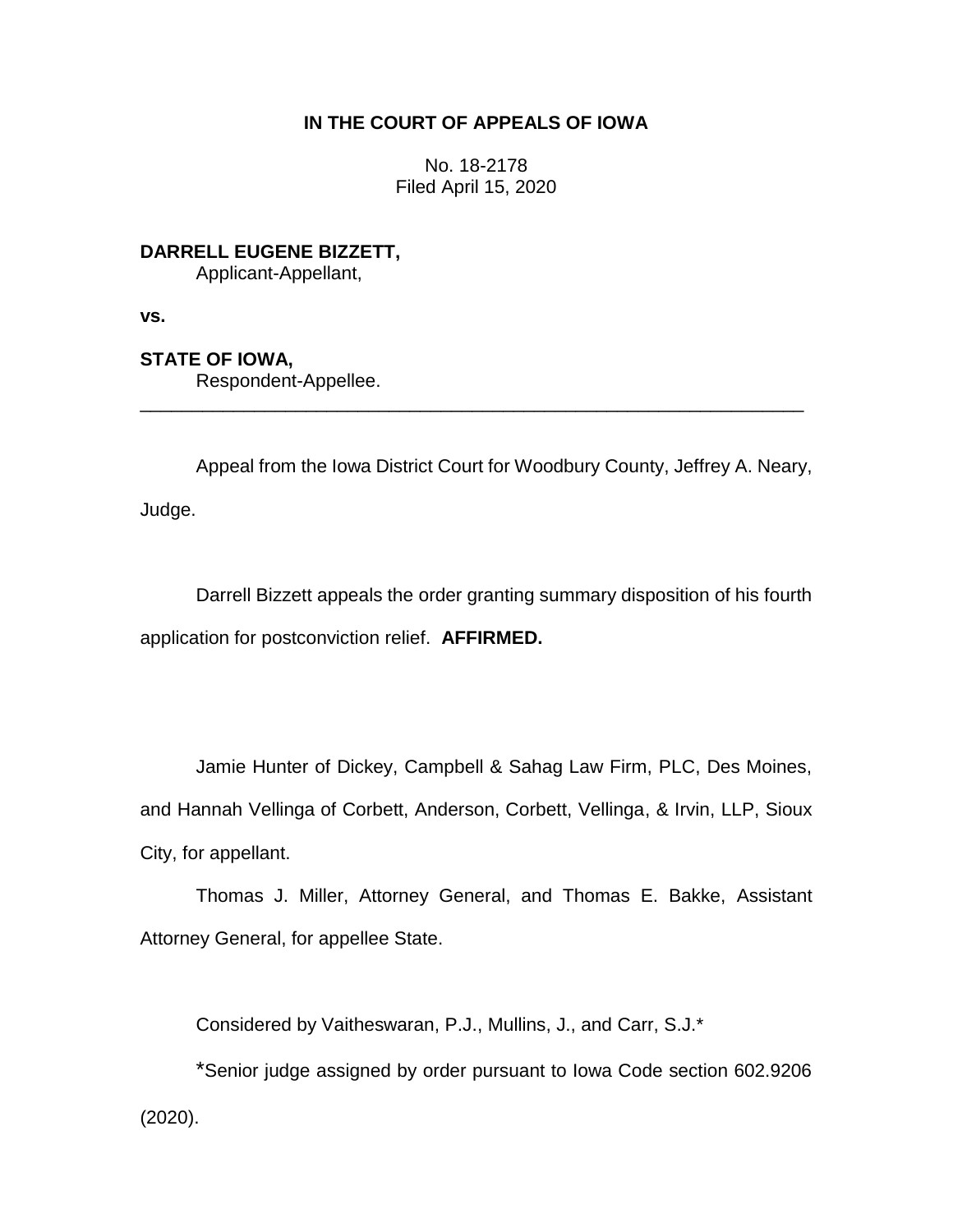## **CARR, Senior Judge.**

Nearly fifty years have passed since a jury found Darrell Bizzett guilty of the 1970 murder of Dr. Robert Stukel Jr. and the district court sentenced him to serve a term of life in prison. *See State v. Bizzett*, 212 N.W.2d 466, 467 (Iowa 1973). Bizzett applied for postconviction relief (PCR) three times in the twenty years following his conviction, all of which the district court denied and the appellate courts affirmed. *See Bizzett v. Brewer*, 262 N.W.2d 273, 274 (Iowa 1978); *Bizzett v. State*, No. 91-0432, 1992 WL 453709, at \*1 (Iowa Ct. App. July 30, 1992) (affirming without opinion); *Bizzett v. Nix*, No. 68538, 344 N.W.2d 733 (Iowa Ct. App. Aug. 30, 1983) (same, unpublished). Then, in August 2018, Bizzett filed a fourth PCR application, claiming actual innocence. The PCR court granted the State's motion for summary disposition, concluding Bizzett's claims were barred by the statute of limitations. *See* Iowa Code § 822.3 (2018) (requiring PCR applications "be filed within three years from the date the conviction or decision is final" unless based on "a ground of fact or law that could not have been raised within the applicable time period"); *Brewer v. Iowa Dist. Ct.*, 395 N.W.2d 841, 844 (Iowa 1986) (holding "that all potential postconviction applicants whose convictions became final prior to July 1, 1984, must file their applications for postconviction relief on or before June 30, 1987, or be barred from relief"). Bizzett moved the court to enlarge its ruling, arguing that under *Schmidt v. State*, 909 N.W.2d 778, 781 (Iowa 2018), the Iowa Constitution allows a PCR applicant to raise a freestanding claim of actual innocence. The PCR court denied the motion.

Bizzett appeals. We review summary dispositions of PCR applications for correction of errors at law. *See Linn v. State*, 929 N.W.2d 717, 729 (Iowa 2019).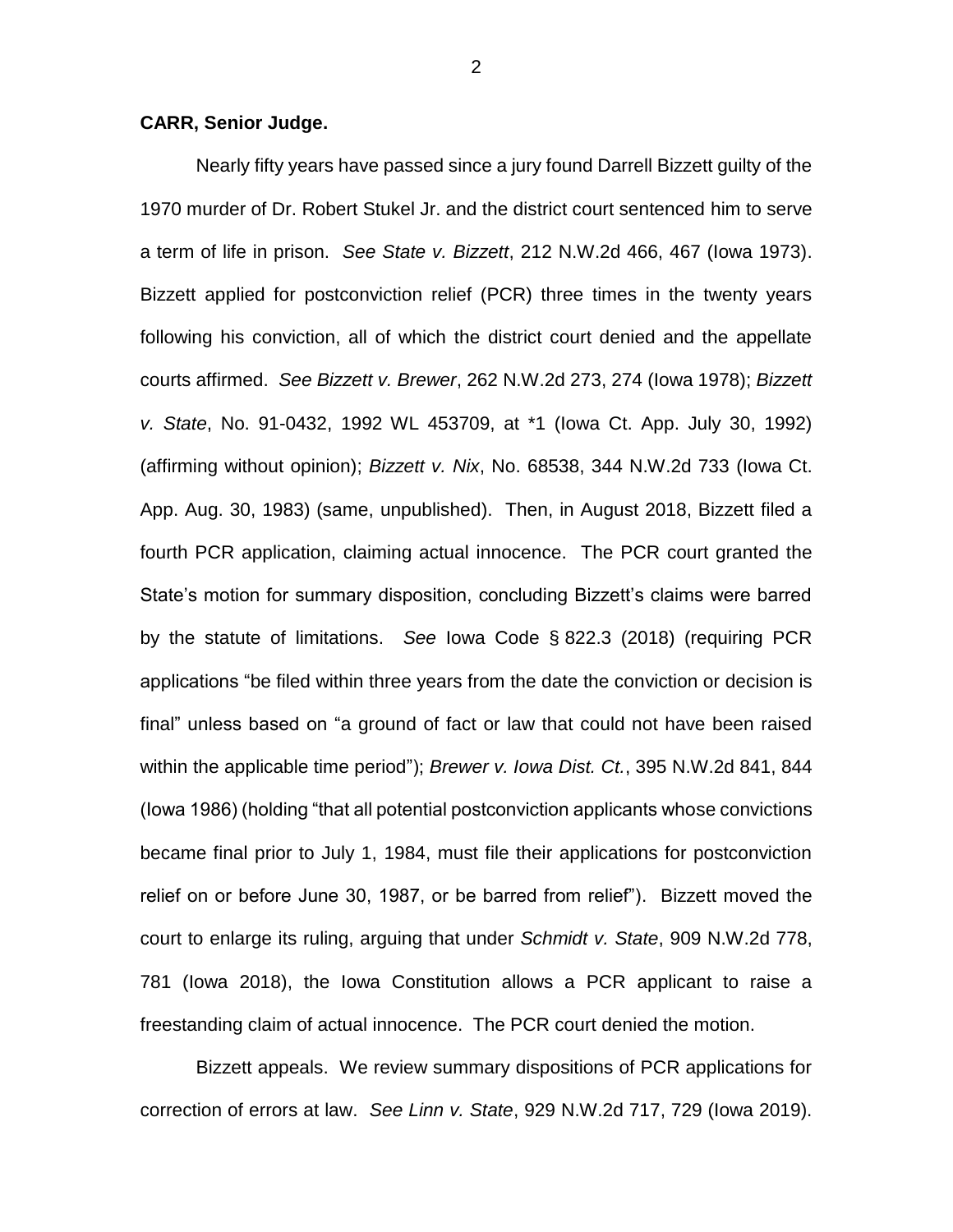But because Bizzett's PCR application implicates a constitutional right, our review is de novo. *See id.* It is proper to grant summary disposition "when the record reveals only a conflict over the legal consequences of undisputed facts." *Castro v. State*, 795 N.W.2d 789, 793 (Iowa 2011). As the moving party, the State "is required to affirmatively establish that the undisputed facts support judgment under the controlling law." *Id.*

To succeed on his claim of actual innocence, Bizzett "must show by clear and convincing evidence that, despite the evidence of guilt supporting the conviction, no reasonable fact finder could convict the applicant of the crimes for which the sentencing court found the applicant guilty in light of all the evidence, including the newly discovered evidence." *Schmidt*, 909 N.W.2d at 797. "'[A]ctual innocence' means factual innocence, not mere legal insufficiency." *Dewberry v. State*, \_\_\_ N.W.2d \_\_\_, \_\_\_, 2019 WL 6633750, at \*5 (Iowa 2019) (quoting *Bousley v. United States*, 523 U.S. 614, 623 (1998)). In other words, a PCR applicant must "prove he or she was actually innocent of the offense for which he or she was convicted." *Id*.

Setting aside the other issues the district court found to impede Bizzett's PCR application, summary disposition was proper on his actual innocence claim. Bizzett claims he "asserted a number of disputed material facts that could have changed the outcome of his trial and demonstrated his innocence." Most concern the evidence on the cause of Dr. Stukel's death. Bizzett also challenges a jury instruction, the lack of finding on the theory of murder underlying the verdict, the composition of the jury, and the way the court conducted the proceedings on his third PCR application. But even assuming Bizzett's allegations are true, he simply